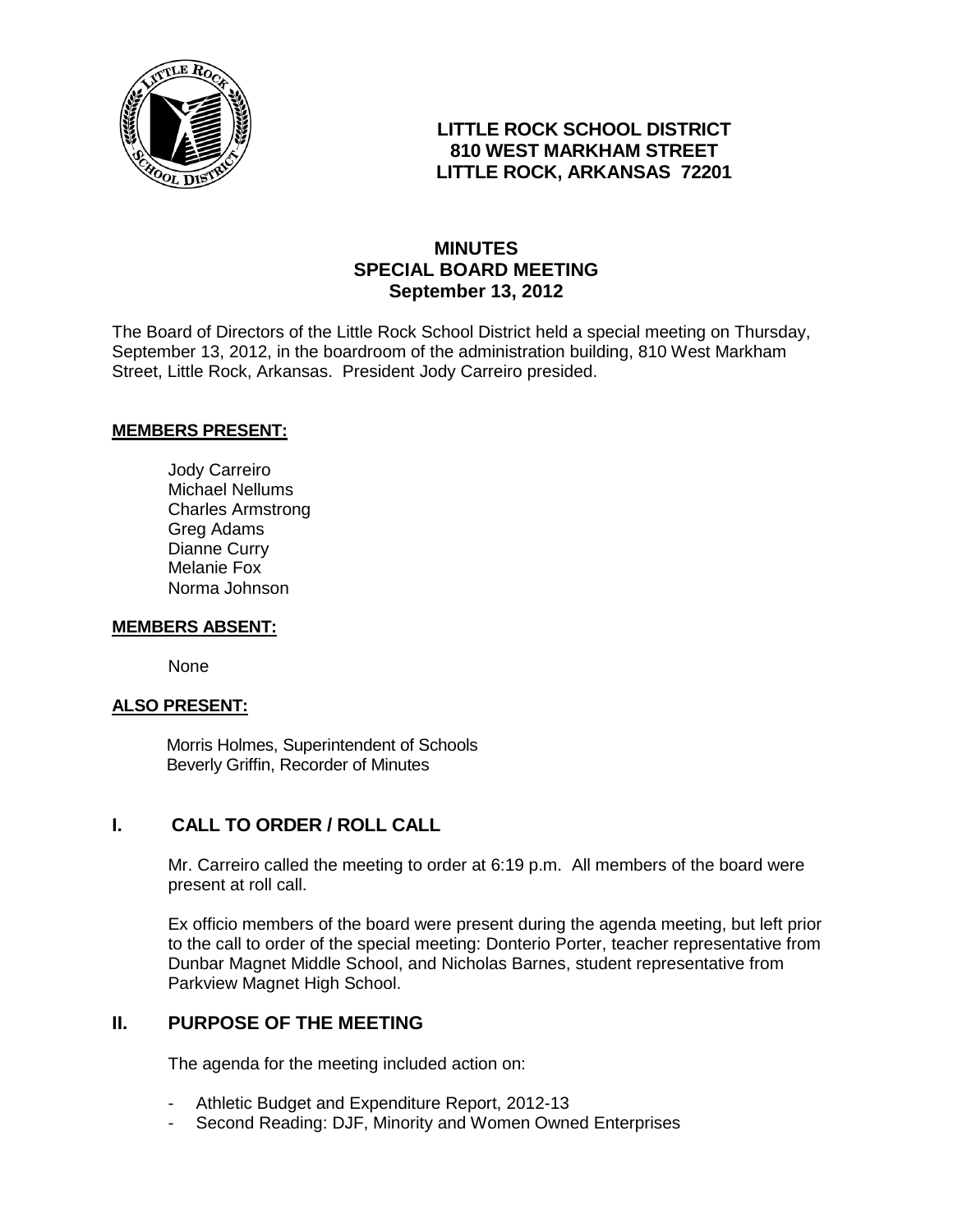A hearing had been scheduled for the meeting, but was postponed prior to the meeting being convened.

# **III. ACTION AGENDA**

### **A. 2012-13 Athletic Budget & Prior Year Expenditure Report**

Mr. Bailey presented information on the 2011-12 school year athletic expenditures. Under Arkansas code governing public school athletic revenues and expenditures, the board is required to provide a prior year expenditure report as well as the current school year athletic budget prior to September 15 of each year. The report was provided as part of the board's agenda.

Ms. Fox made a motion to approve the athletic budget, seconded by Ms. Curry. The vote was unanimous.

### **B. Second Reading: Policy DJF, Minority and Women Owned Enterprises**

Policy DJF, Minority and Women Owned Enterprises, had been tabled from a previous meeting, and was returned to the board for consideration at the request of the board. Mr. Adams made a motion to approve the policy on second reading. Mr. Armstrong seconded the motion.

Dr. Nellums moved for an amendment to the motion to go to a 40% minority target goal, and to follow the state's definition of minority vendors, which would eliminate the inclusion of women business owners. He provided a substitute policy to completely replace the policy presented by the administration. Mr. Armstrong seconded the motion. After discussion, both the motion and the second were withdrawn.

Mr. Adams spoke in favor of the original motion, favoring the policy provided in the board's agenda. Dr. Nellums again offered an amendment, asking to substitute the 40% goal for minority vendors and to withdraw the women owned business. Mr. Armstrong seconded the amendment.

The amendment would change 30% to 40% and would completely strike the  $5<sup>th</sup>$ paragraph of the policy presented. All references to women owned businesses would be removed by the amendment.

Mr. Carreiro spoke in favor of the original motion; Ms. Fox stated she would abstain from the vote due to the questions and confusion. Ms. Curry asked for the language for inclusion of women to remain in the policy, with the only change being 40%.

Voting on the amendment, the motion **failed 1-5-1**, with Dr. Nellums voting in favor and Ms. Fox abstaining.

The original motion to approve policy DJF **carried 4-3**, with Ms. Johnson, Dr. Nellums and Mr. Armstrong voting no.